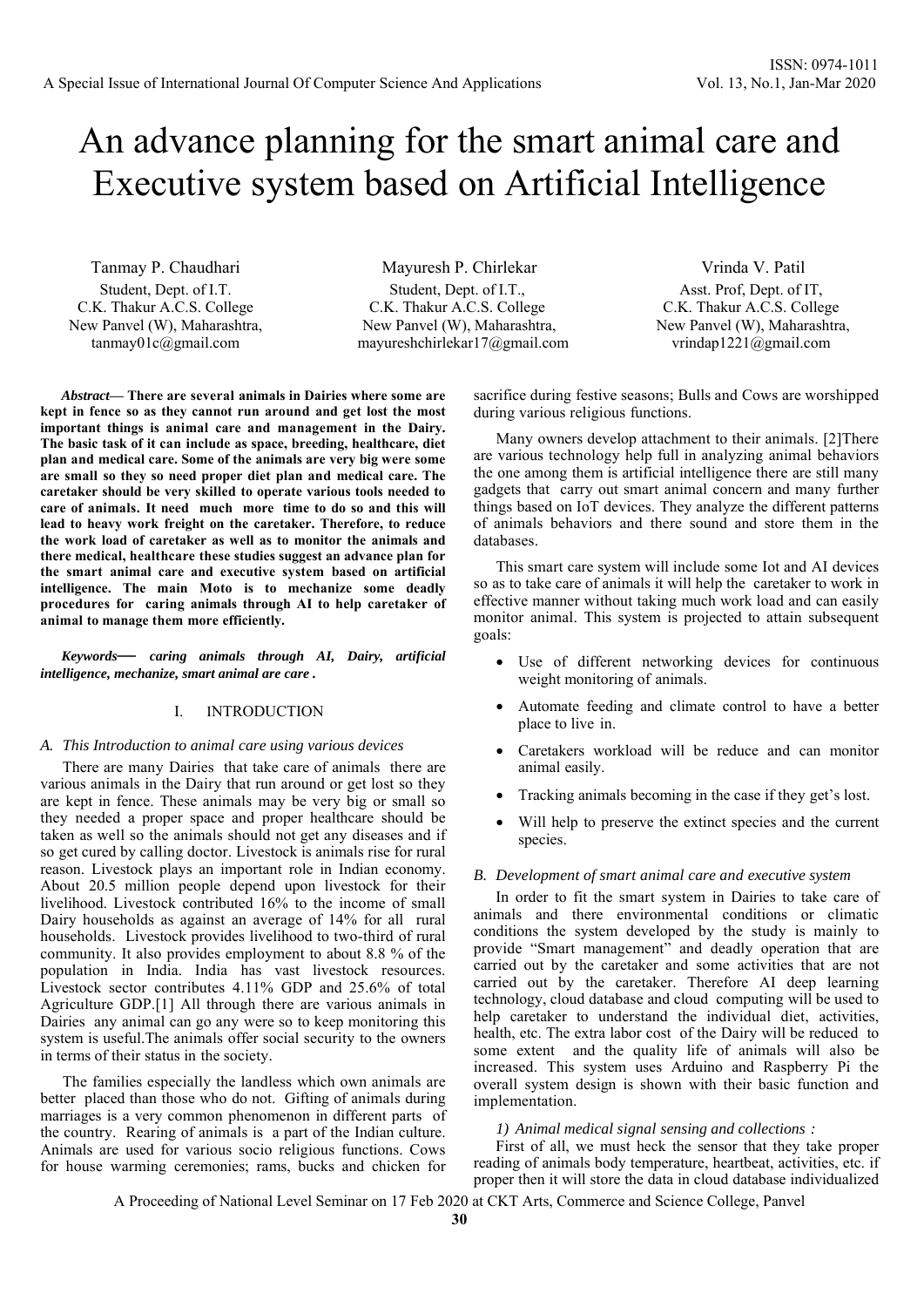A Special Issue of International Journal Of Computer Science And Applications Vol. 13, No.1, Jan-Mar 2020

for every animal and then this data is then analyzed through AI methods.

## *2) Climate sensing and control :*

We are using various sensors here like temperature and humidity sensor, air quality sensor, sound sensor, etc. to detect the climatic or environment of animals and provide a better or suitable environment as per there need for example: Consider that the temperature increases more than 25 degrees, turn on the sprinklers so as to get the proper temperature that has been controlled.

## *3) Clean food residue:*

The food which has not been eaten by animal should be analyzed and the remaining food should be cleaned automatically and then it should be treated so there should not be any infection to that animal.

#### *4) Automatic Weighting:*

The weight of the animal will be monitored and stored in database and analyzed by AI methods if the animal's weight decreases from the minimum set weight then the care taker will get the notifications or warning.

## *5) Automatic feeding:*

There is fix feeding time of animal and when the specific time is arrived, the food is automatically delivered or sends to the animals.

*6) Real time monitoring animals and tracking their positions:* 

Using camera we can monitor the animals and track the position of animals using positioning devices.

## *AI deep learning for animal behavior and status of health care and analysis:*

Every day gets stored in cloud databases each health care data is immediately monitored through AI. If there is some abnormality in animal's behavior then it will notify and alerted the caretaker.

 Existing system of smart animal care and executive system.

This system can be implemented using the following related technologies:-

• Beacon

It is a best technology that runs on low energy. It basically uses Bluetooth which is inexpensive as compared to other devices. It can be arranged in various fields and dairies. This data is then stored in cloud. This data then can be analyzed for individual animal. Normally, they have used Beacon to read the information from the equipment on the animals. This will help to reduce loss of animals.

Local Area Network (LAN) Implementation

It is a connection of computers network or networking devices. It is used within a limited area such as Dairy, School, Stable, etc. We can arrange it in such a manner that the Internet can be access by sensing devices which are present on animal's body and this data of animals is stored in cloud. The Local Area Network is used to transmit signals and positions measured by the devices as well as activity status and health quality.

• Arduino and Raspberry Pi

Both these are IoT devices which have low cost, simple device Actuator for building digital devices and interactive object that can interact with environment.

E.g. If the temperature is low, then the humidity sensor will sense and automatically turn on the heater.

The Raspberry Pi is easy to obtain, easy to carry, simple to install. It is generally Linux based single chip computer that can access Internet. Its Operating System (OS) is open source. It is called as Raspbian OS.

• Artificial Intelligence (AI)

After receiving the data from the sensors present on Animal body and the environment, this system hopes to help the caretaker to analyze the behavior and state of animal through AI. It generally used Deep Learning Architecture to identify the animal'simage, motion and its voice. The basic structure of Neural Network is shown in figure 1



• Cloud Database and Cloud Computing

Cloud is used to store the data of various formats. It is normally cost effective. The data that has been gathered by the sensors present on the animal's body will send the data to the data to the Cloud. This data is based on individual animals. The data is then analyzed by AI methods individually for each and every animal. It will speed up the system and no need to worry about the maintenance of the system.

## II. REVIEW OF LITERATURE

In order to enable the animal administrators to take care of each animal in an efficient manner, the architecture was developed by this study is mainly to provide "intelligent management" operation and corresponding measures for the control of the zoo, with particular emphasis on animal administrators learn about animal information. Therefore, IoT technology, AI deep learning technology, cloud database and cloud computing will be used to help animal administrators to clearly understand the individual species, diet, physiological status, mood, feed trough storage, water volume and other information. The labor cost of the zoo is reduced, the efficiency of the animal administrator is improved, and the quality of life of the animals in the zoo is improved and guaranteed. In order to reduce costs and facilitate implementation, the proposed intelligent animal care and management system architecture will be implemented with Arduino, Raspberry Pi, beacon, Wi-Fi, local area network, AI, and various communication technologies such as cloud database and cloud computing. Through the use of these technologies, some cumbersome procedures for caring animals are automated through the IoT and AI to help animal administrators to systematically care for and manage animals, such as sensing the body temperature, mood, activity, and

A Proceeding of National Level Seminar on 17 Feb 2020 at CKT Arts, Commerce and Science College, Panvel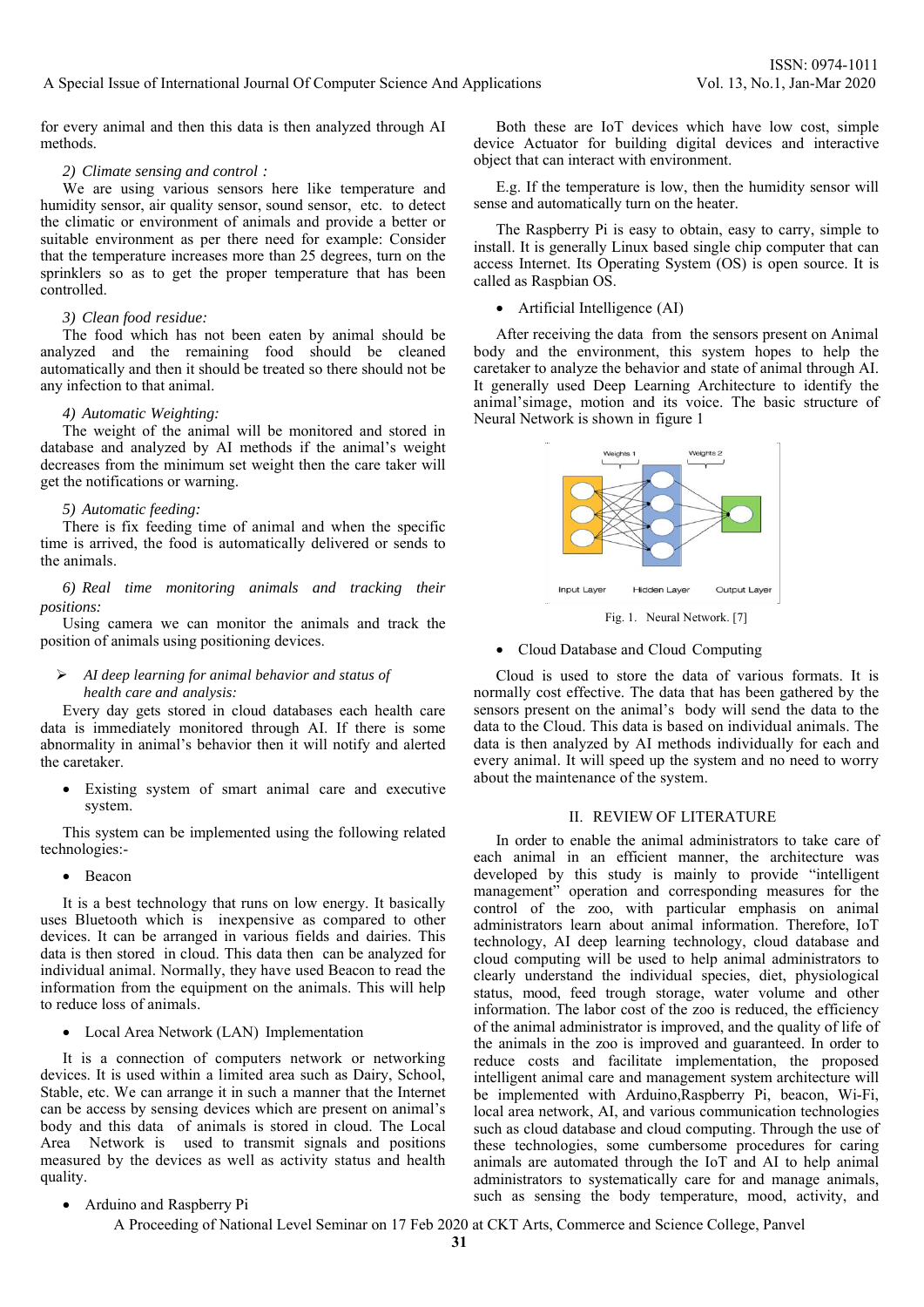A Special Issue of International Journal Of Computer Science And Applications Vol. 13, No.1, Jan-Mar 2020

activity status of animals, surrounding environment and position. There were various modules that were used in this system.[6]

The data that was collected from Arduino and Raspberry Pi was send to Animal administrator with the help of Beacon.

Beacon [10-12] is a technology that uses low energy Bluetooth 4.0, which is a small and inexpensive physical device. We can arrange it in various fields or dairies to send information to mobile devices or equipment within a certain distance to achieve message transmission to neighboring animals. This data is then also store to the AI cloud and then analysed with the help off some AI methods and then forwarded to real time animal care and management. The main goal of the existing system was to take care of animal in smart manner .(i.e.

Proper healthcare,diet,food residue cleaning, automatic feeding,climate control,etc)

## III. METHODOLOGY

Though India maintains its position as word's top milk producer, with production of 176.3 million tonne milk production in 2017-18, more than 50% of the marketable surplus is still handled by the unoranised sector. the total milk produced in rural areas around 52 per cent is the marketable surplus. Of this surplus less than half of the milk sold is handled by the organized sector comprising of dairy cooperatives and private dairy companies and the rest by the unorganized sector.[8] According to my survey the overall percentage of death of animal due to food and some of the diseases has been increased upto 65% to avoid this the system is designed.

This system basically deal with automatic feeding,climate control,Weighting, leaning food residue,etc. In order to reduce the death of animals and to provide proper diet of animals and to maintain there animals.

## IV. MOTIVATION

Suffering includes wide range of unpleasant emotional states such as fear, boredom, pain, and hunger. Suffering has evolved as a mechanism for avoiding sources of danger and threats to fitness. Captive animals often suffer in situations in which they are prevented from doing something that they are highly motivated to do. [3] The "price" an animal is prepared to pay to attain or to escape a situation is an index of how the animal "feels" about that situation. Withholding conditions or

commodities for which an animal shows "inelastic demand" (i.e., for which it continues to work despite increasing costs) is very likely to cause suffering. In designing environments for animals in zoos, farms, and laboratories, priority should be given to features for which animals show inelastic demand. The care of animals can thereby be based on an objective, animalcentered assessment of their needs. [3]

#### V. PROPOSED SYSTEM

The proposed system will help the caretaker to reduce the work load and then this data will be stored in cloud then this data will be analyzed by AI methods each animals data will be stored in separate mode to check the healthcare of each and every animals.

This system will generally monitor the weight as well of every animal they would be no need of extra workers in an organization. Climate control plays an important role as well in this system. The behavior of the animals will also be recorded and they can be tracked using various devices. The main highlight of the system is pseudolite. These devices are very small they are transceiver that is used to create a local, groundbased global positioning system. The range of these devices depends on how the power is available to the unit. Normal GPS system is generally blocked or jammed. If the weight of an animal decreases then a warning should be provided to the user so as to provide proper vaccination to the animal by the caretaker through some doctor.

As there are devices that are present on animals body so the caretaker can easily get the proper location of the animal and the animals may not get lost. Caretaker can easy monitor each and every animal using camera as well. Cloud storage can be used to store the data as it is cost-effective and large amount of data can be stored in it. The working of proposed system is shown below in the figure2:

#### *A. Working of the system:*

Smart animal care is the best expected system as it will take care of animals without need of many humans and reduce the workload of humans it will properly monitor the health of animals as well as the weight there will be continuous monitoring through camera that is connected to raspberry Pi and the Pseudolite will help caretaker to get the proper location of any animals in his dairy or stable so that any animal doesn't get lost or die due to any issues.

Arduino sends the data to Raspberry Pi and then both data will send to the cloud. Cloud is basically used to store the data of any format it is inexpensive as compared to others. Each animal's data is stored individually or separately in the cloud database then this data will be analyzed through AI methods

#### VI. RESULT AND DISCUSSION

As this system is based on animals care it will continuously monitor the animals health and weight if any abnormal things in behavior of animals it will be notified to the caretaker the work load o the care taker will be reduced and there will be no need of extra workers the purity of milk will also be determined in this system The population of cows in the country has risen by 18 per cent in the last seven years, while that of oxen dipped by 30 per cent, according to the latest census of livestock. The total number for livestock was pegged at around 536 million.

Among the States, Uttar Pradesh has the highest number of livestock of 67.8 million (68.7 million in 2012), followed by Rajasthan 56.8million (57.7 million), Madhya Pradesh:

40.6 million (36.3 million) and West Bengal: 37.4 million (30.3 million).

Total livestock in the country, goats accounted for 27.80 per cent, buffaloes: 20.45 per cent, sheep: 13.87 per cent and pigs: 1.69 per cent. As compared to the previous census, the percentage of sheep and goats has increased whereas the percentage of cattle, buffaloes and pigs has marginally declined.[4] this will to reduce disease spread by one animal to another and can increase the profit to some extent.